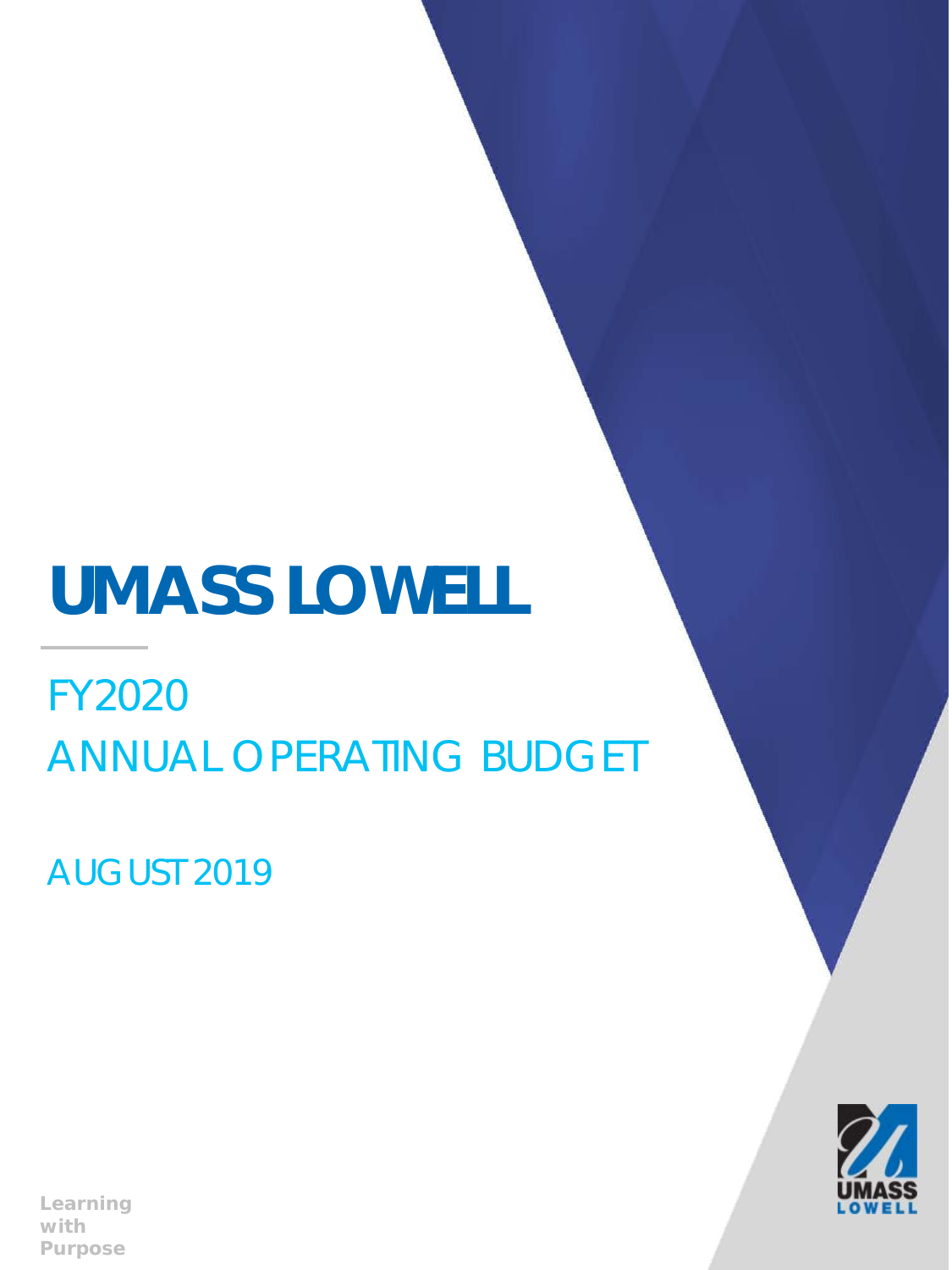

## **FY20 Campus Budget Overview**

The University of Massachusetts Lowell submits for review and approval its Fiscal Year 2020 Operating Budget totaling approximately \$495.8 million. The FY2020 Operating Budget presents a general plan for the year and outlines our priorities, resources and planned use of funds in FY 2020. The document considers the FY2018 actual financial statement results, the forecasted results for FY2019 and the projected outcome for FY2020 based on the campus budget planning and parameters established by the President's Office. Lowell's FY2020 Operating Budget has been developed within the context of our 2020 Strategic Plan and multi-year financial plan reviewed by the Board of Trustees in March 2019.

Key revenue and expense assumptions of the FY2020 budget include:

- State appropriation that reflects only an increase in funds for collective bargaining and the value of the change in fringe benefits for state funded employees per the President's Office guidelines.
- Projected 4.9% increase in revenue from tuition and fees (net of financial aid) resulting from student charge increases for in-state and out-of-state undergraduate students and growth in undergraduate enrollment.
- 7.5% increase in graduate and on-line revenue resulting from expanded course offerings and degree programs in on-line education for the summer and fall. The University plans to rebrand its continuing education division to *Graduate and Professional Studies* and to make significant increased investments in marketing, advising, Salesforce CRM, and website upgrades.
- Strategic growth-related cost increases include new faculty to maintain an 18 to 1 student to faculty ratio, financial aid and increases in operating funds for facilities and operations.
- Salary costs will increase 2.9% over last year and the cost of providing benefits is projected to increase 6.6%.
- Other cost drivers include depreciation, interest on building renovations, operations and maintenance expenses and continued investments for student services, classroom technology and network improvements.

The overall result of the changes in budgeted revenues and expenses for FY2020 is a projected \$2.8 million surplus or a 0.6% operating margin.

### **UMass Lowell 2020 Strategic Plan**

The University of Massachusetts Lowell embarked on a strategic planning process in 2010 to define our vision for the future and create a road map to achieve our ambitious goals by 2020. We have regularly reviewed the plan with stakeholders from across the university community including the President's Office and Board of Trustees.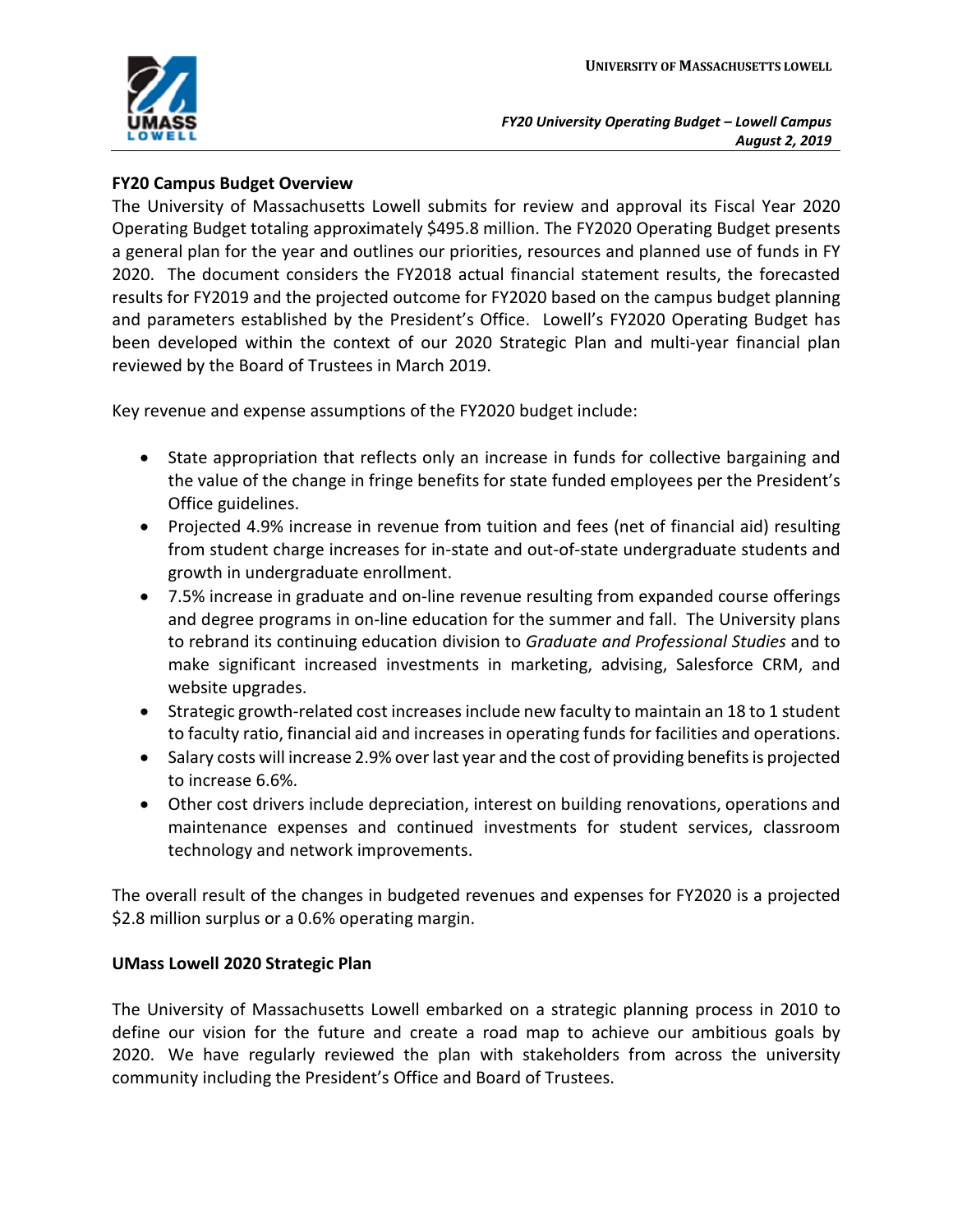

We hold ourselves accountable to the goals we have set. To measure our progress, the university publishes an annual Report Card ([UMass Lowell Report Card\)](https://www.uml.edu/2020/documents.aspx). It is a useful gauge of what we have accomplished and what work remains ahead of us. The Strategic Plan was updated in March 2017 and the Report Card in March of 2019. Our multi-year financial plan (MYFP) is reviewed annually to reflect the planning, goals and benchmarks contained in the updates. The Lowell campus continues to aggressively pursue non-state revenues through expanded auxiliary operations such as hospitality and events services, our on-line, corporate and continuing education program and partnerships with industry and corporations.

Since 2010, the campus has made great progress in every area. Enrollment has climbed (+27%), research flourished (+22%), opportunities for experiential and international learning increased, the endowment has grown and collaborations with industry and other partners are thriving. In a sign of the national and international recognition of this progress, the university has steadily climbed in numerous college rankings.

UMass Lowell formally launched the public phase of *Our Legacy, Our Place: The Campaign for UMass Lowell* in 2016. The campaign surpassed its initial goal of \$125 million, having raised nearly \$136 million to this point. We have increased the goal to \$150 million by 2020, with a focus on enhancing student scholarship support.

Demographic changes and increased competition among all degrees and teaching modalities are impacting college and university enrollments across the region and country. Nowhere is that change more acute than in the Northeast, where birth rates remain the lowest in the country. And that trend is unlikely to change. As state funding has continued to fall short of salary, benefits and capital cost increases, the university continues to reallocate and reprioritize new funds toward strategic goals.

In FY19, the campus has taken a number of steps to meet its budget target including establishing a campus-wide committee on strategic cost savings to identify \$2 million in cost savings; reducing non-academic departmental base budgets by 5 percent; reducing on-going (annual) personnel costs by \$2 million and outperforming budget projections in key revenue areas such as sponsorships and gifts, grants, auxiliaries and events.

# **FY 2019 Budget Planning Assumptions**

### **State Support**

The University of Massachusetts Lowell FY2020 operating budget assumes an allocation of the state appropriation of \$127.7 million. This amount includes fringe benefit support and an increase in funds for collective bargaining for state funded employees.

### **Enrollment and Student Charges**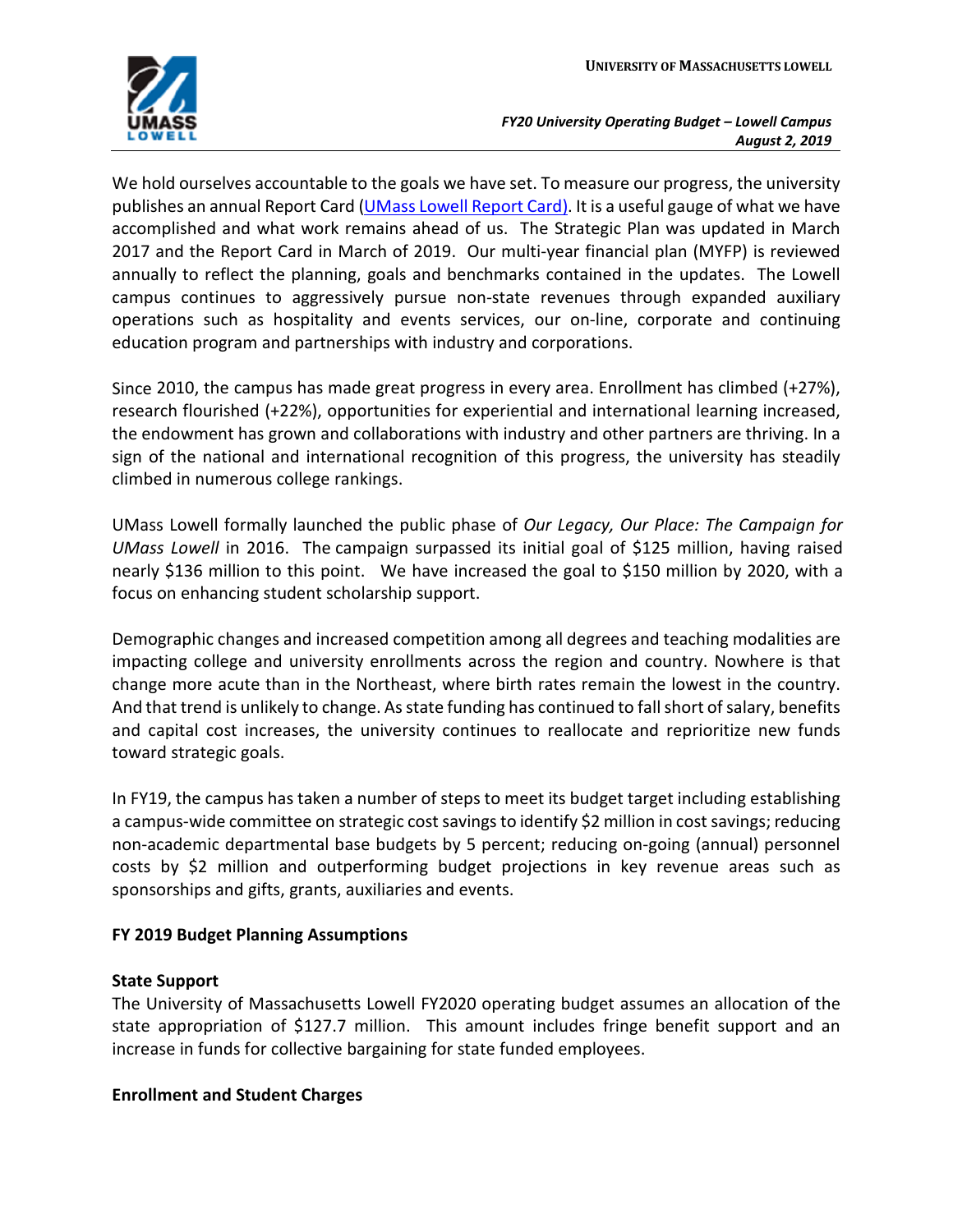FTE enrollments grew 71% between 2007 and 2018 and FTE enrollments are projected to grow another 1.8% this Fall 2019.

The campus reduced its 2020 enrollment target from 20,000 headcount (15,500 FTE) to 19,000 headcount (15,000 FTE) last year. This change represents an annual growth rate of 2.0% yearon-year (FTE students). Our FTE target for Fall 2019 is 14,862 a 1.8% increase over FY19. Reaching this target is dependent upon a combination of recruitment of First-Time First-Year (FTFY) freshman, recruitment of transfer students, retention of admitted students, progress of upperclassmen in their degree plans, and graduation rates. UMass Lowell is expanding undergraduate out-of-state and international recruitment effort; however, we are not budgeting growth in these areas at this time.

| <b>In-State Undergraduate Tuition &amp; Mandatory Fees</b> |                   |             |                          |      |  |  |  |  |
|------------------------------------------------------------|-------------------|-------------|--------------------------|------|--|--|--|--|
|                                                            | <b>FY19</b>       | <b>FY20</b> | <b>S Change</b> % Change |      |  |  |  |  |
| Lowell                                                     | \$15.180 \$15.648 |             | \$468                    | 3.1% |  |  |  |  |

The university has proposed increasing tuition by \$368 for all in-state undergraduate students and a 2.3% increase for out-of-state undergraduate students (\$647). The university is also proposing an increase in the campus technology fee of \$100 to continue needed investments in classroom and laboratory building technology infrastructure as well as expand on-line educational resources and e-book offerings for students to assist in driving down textbook costs. The technology fee has not increased since 2014.

The enrollment growth and student charge increases will result in an estimated 4.9% increase in tuition and fee revenue (net of financial aid). Enrollment growth and efforts to expand the residential experience for students will generate a 2.3% increase in revenues from Residential Housing and Food Services. New revenues from the rate increases will support inflationary increases and capital improvements to residential and dining facilities.

| Lowell                     |               | <b>Actual</b> | <b>Actual</b> | <b>Budget</b> |               |
|----------------------------|---------------|---------------|---------------|---------------|---------------|
| <b>Students (FTEs)</b>     | <b>FY2016</b> | <b>FY2017</b> | <b>FY2018</b> | <b>FY2019</b> | <b>FY2020</b> |
| In State                   | 10,686        | 10,890        | 11,465        | 11,792        | 12,181        |
| In State Growth            |               | 1.9%          | 5.3%          | 2.9%          | 3.3%          |
| Out of State               | 2.935         | 3,020         | 2,959         | 2.809         | 2,681         |
| <b>Out of State Growth</b> |               | 2.9%          | $-2.0%$       | $-5.0%$       | $-4.6%$       |
| <b>Total</b>               | 13,620        | 13.910        | 14.423        | 14,601        | 14,862        |
| <b>Total Growth</b>        |               | 2.1%          | 3.7%          | 1.2%          | 1.8%          |

# **Financial Aid**

Financial aid continues to grow as a percent of tuition revenues to mitigate student charge increases. This ratio is expected to be 24.7% in FY20 up from 20.3% in FY16. The campus has set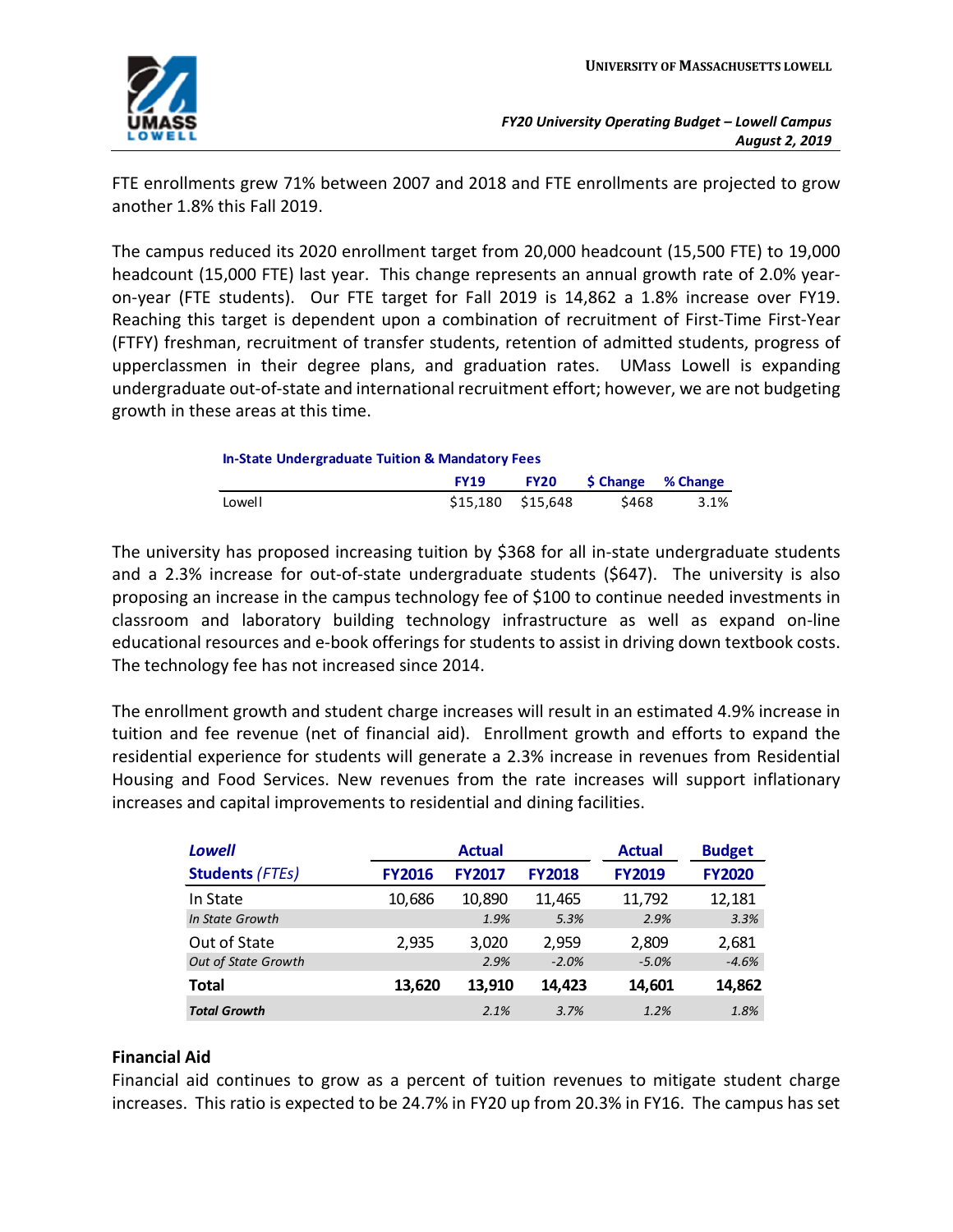

a 2020 goal to reduce undergraduate debt at graduation to \$30,000 and we have made modest progress in recent years with average debt dropping from \$32,744 to \$32,178 between 2017 and 2018. However, hitting our ambitious target will require additional funding for financial aid as well as an all campus approach to supporting financial literacy programming for students and reducing time to degree completion. Institutional financial aid increased more than \$20 million between FY2015 and FY2019 from \$43.7 million to \$64.0 million (per the University Financial Aid Report). The FY2020 operating budget includes an increase of \$2.5 million in institutional financial aid as well as additional funds from the *Our Legacy, Our Place Campaign* – both current use and endowment scholarship funds. The new funds will allow us to meet approximately 88% of need as we continue to review the balance between need and merit aid and how we use endowment and campus funds to attract and retain students.

# **Grants & Contracts**

Grant and contract revenue from all sources are projected to increase 4.7% in FY2020. In FY17 the university renegotiated the federal Facilities and Administration (overhead) rate up from 51% to 53% in FY17 to 55% in FY18. The F&A rate further increased to 56.5% in FY19. F&A return is critical to offset costs incurred to support research and to seed and stimulate new research grants.

### **Faculty & Staff Planning**

The campus has budgeted faculty in FY2020 with a targeted 18:1 student faculty ratio at the campus level. The campus is currently below this ratio target. A multi-year faculty hiring plan is reviewed annually to identify faculty resource needs at the College and Department levels and inform our resource allocation plan. The FY20 budget includes 10 net new full-time faculty.

Staffing levels have increased in areas of critical importance to the strategic plan, primarily in the facilities, public safety, student services and academic support areas. However, the campus continues to limit any new staff hires to only those personnel essential to the health and safety of the campus community or are critical to enhancing student success and revenue growth. We proactively manage and budget all positions to maximize vacancy savings during the fiscal year and to control growth in the base budget. This allows us to realize one-time savings from vacancies on an annual basis. The FY20 budget includes 4 net new full-time staff.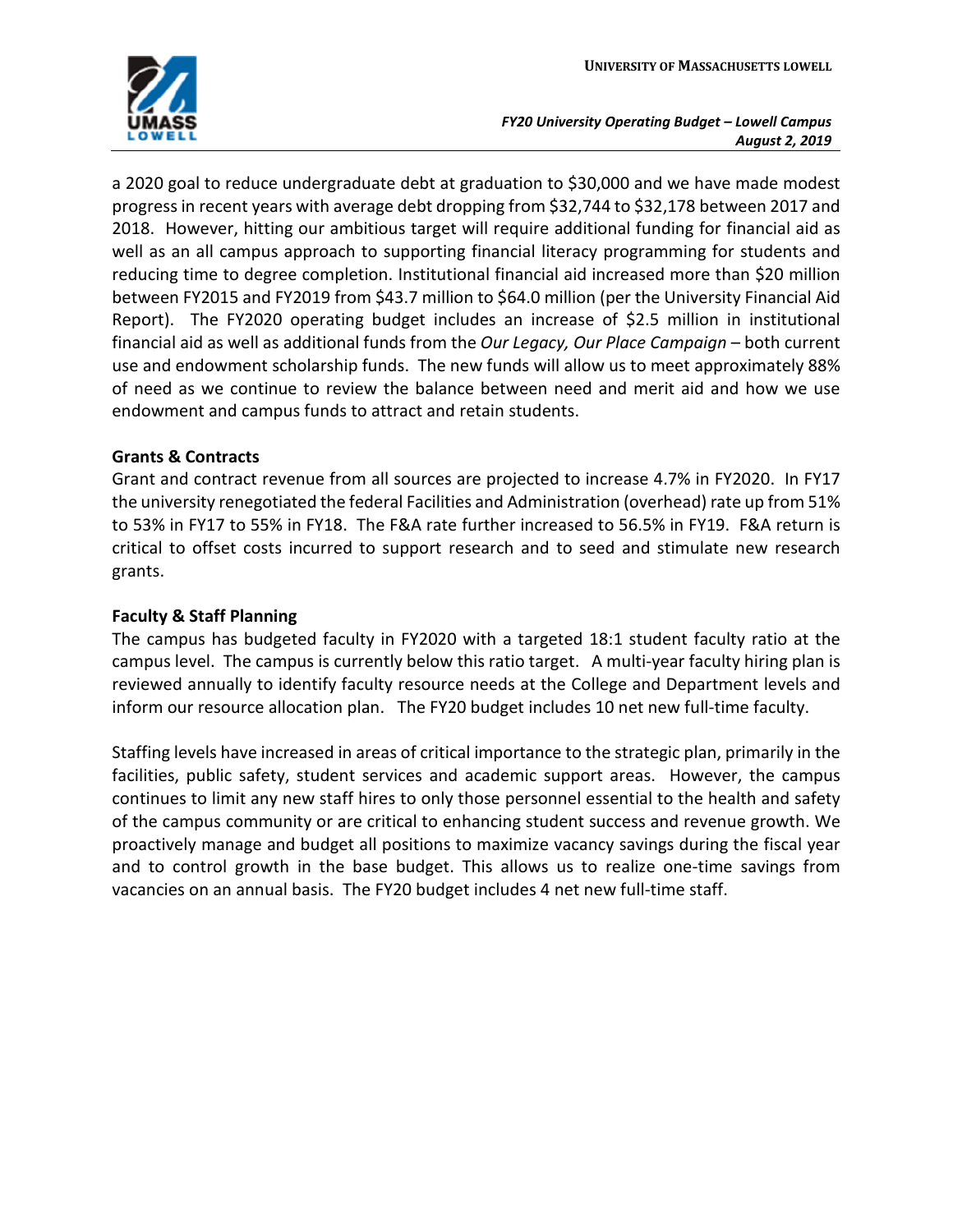| <b>Employee FTEs</b>                          | <b>Actual</b> |               | <b>Budget</b> | <b>Actuals</b> | <b>Budget</b> |
|-----------------------------------------------|---------------|---------------|---------------|----------------|---------------|
|                                               | <b>FY2017</b> | <b>FY2018</b> | <b>FY2019</b> | <b>FY2019</b>  | <b>FY2020</b> |
| Restricted                                    |               |               |               |                |               |
| Faculty                                       | 8             | 10            | 10            | 11             | 9             |
| Staff                                         | 78            | 82            | 89            | 95             | 98            |
| <b>Total Restricted</b>                       | 86            | 92            | 99            | 106            | 107           |
| FTE Change (#)                                |               | 6             | 7             | 14             | 1             |
| <b>Unrestricted General University Ops</b>    |               |               |               |                |               |
| Faculty                                       | 775           | 797           | 832           | 805            | 849           |
| Staff                                         | 966           | 985           | 1,021         | 974            | 1,032         |
| <b>Total General University Ops</b>           | 1,741         | 1,782         | 1,853         | 1,779          | 1,881         |
| FTE Change (#)                                |               | 42            | 71            | (3)            | 102           |
| <b>Unrestricted Aux./Independent Business</b> |               |               |               |                |               |
| Faculty                                       |               |               |               |                |               |
| Staff                                         | 38            | 38            | 78            | 75             | 76            |
| <b>Total Aux./Independent Business</b>        | 38            | 38            | 78            | 75             | 76            |
| FTE Change (#)                                |               |               | 40            | 37             | 1             |
| <b>Total Faculty &amp; Staff</b>              | 1,865         | 1,912         | 2,030         | 1,960          | 2,064         |
|                                               |               | 2.5%          | 6.1%          | 2.5%           | 5.3%          |

\* The actual and snapshot FTE employee data reported in the table do not include all fully budgeted but vacant positions. For FY20, the campus is budgeting the addition of 10 new faculty and 4 new budgeted staff positions.

### **Other expenses**

In addition to \$11.5 million in salary and benefit cost increases, the campus is projecting increased spending in support of its capital improvement and research programs, scholarships and inflation on fixed costs such as utilities and central services. Depreciation and interest expenses are projected to grow 4.8% and 6.0% respectively, adding \$3.2 million in costs to the budget. In addition, the campus is projecting a \$1M increase in lease costs. Grant and contract spend will increase approximately \$2.0M, and we project a 2% increase in the central services assessment, however, not all costs have been finalized such as the Data Center Optimization upgrade project, MGHPCC, UMOL and UITS/BDL SiS projects.

Total campus operating expenditures are budgeted to increase 4.7%. The overall result of the changes in revenues and expenses is a projected positive 0.6% operating margin for FY2020. Achieving this bottom line will require the campus to continue to reallocate and reduce funding for personnel and non-personnel activities in the \$5 to \$6 million range. **Capital Planning & Facility Improvements**

During fiscal year 2020 UMass Lowell will continue to move forward with its highest priority capital projects, primarily a renovation program. There are no new buildings planned for the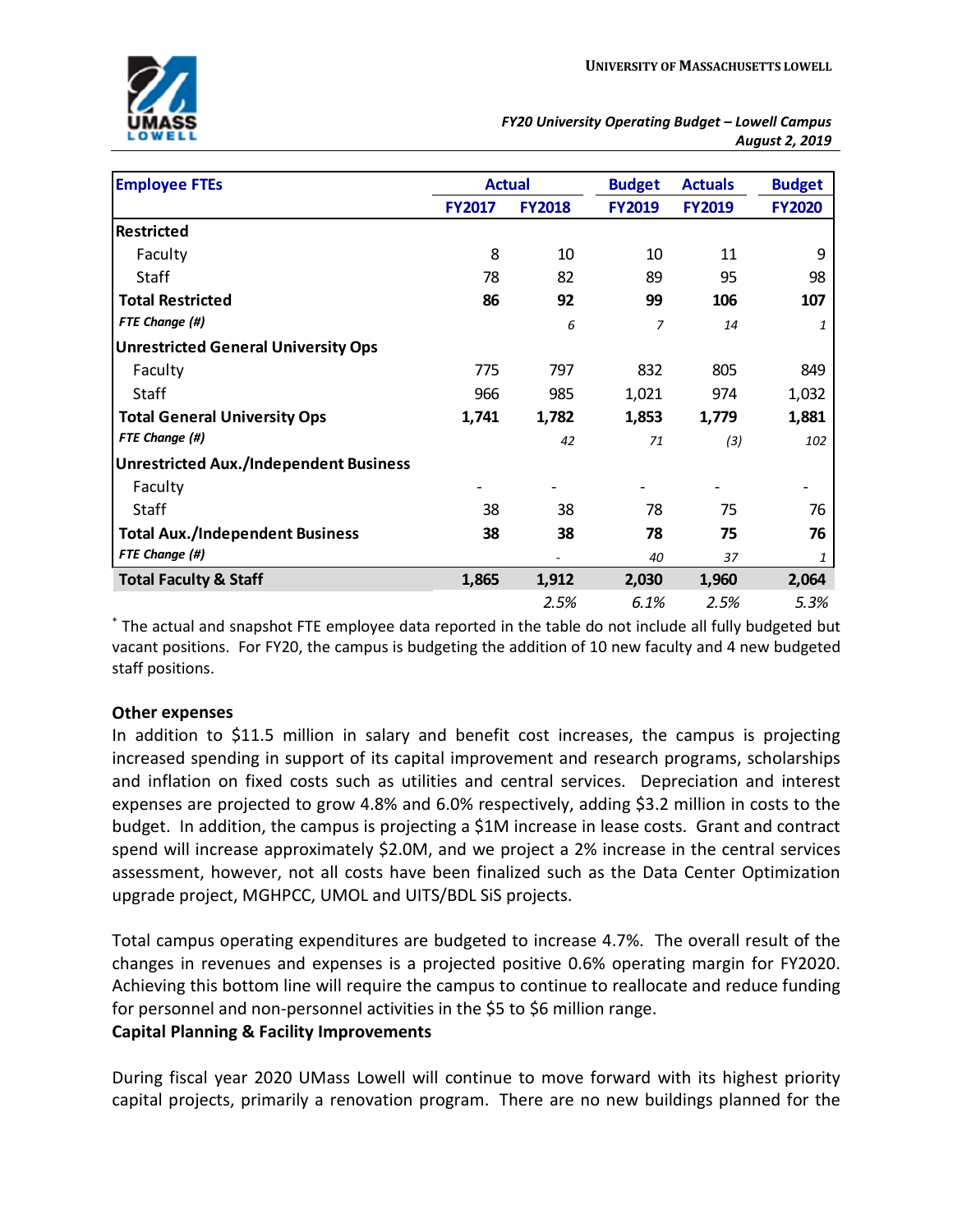

near future. The focus of our effort is on improving space utilization, addressing deferred maintenance and making code and ADA-related improvements to our facilities. In 2010 only 24% of campus buildings were accessible; today 96% are.

The renovations of Dandeneau and Perry Halls were completed in August 2018 and January 2019 respectively. The full renovation of Coburn Hall and the partial renovation of our Olsen Hall science building are moving forward despite the lack of state capital funding. Coburn work began last summer.

Based on an in depth FY17 analysis conducted by Sightlines, the campus has a deferred maintenance project backlog of \$925 million that needs to be addressed over the next 10 years. While documenting the challenges, the study also commended UMass Lowell's commitment to capital investments in major renovation projects and its annual funding of deferred maintenance projects. The campus FY19-24 financial plan assumes an annual investment of between \$16M and \$25M to renovation and maintenance projects from campus funds and an additional annual state commitment of approximately \$3M on average.

Continued annual increases in operating budget allocations for preventative and on-going maintenance will also slow the growth of the backlog. The University's operating budget fully recognizes the costs of depreciation (consistent with the financial statement presentation). This recognition provides cash flow for campus capital improvements.

# **Campus Ratios FY2018 and FY2019**

### *Operating Margin*

The University's original FY2019 Operating Budget approved by the Board of Trustees had a planned operating margin of 0.7% or \$3.3M. Currently, the campus isforecasting a slightly better operating margin of \$5.7M or a 1.2%. The campus is budgeting a \$2.8M or 0.6% operating margin for FY2019.

### *Debt Ratio*

The campus projects our debt ratio to be 7.5% in FY19 and FY20. Our multi-year plan continues to hold this ratio under the 8.0% policy threshold (pending the implementation of GASB 87 Capitalized Lease Accounting)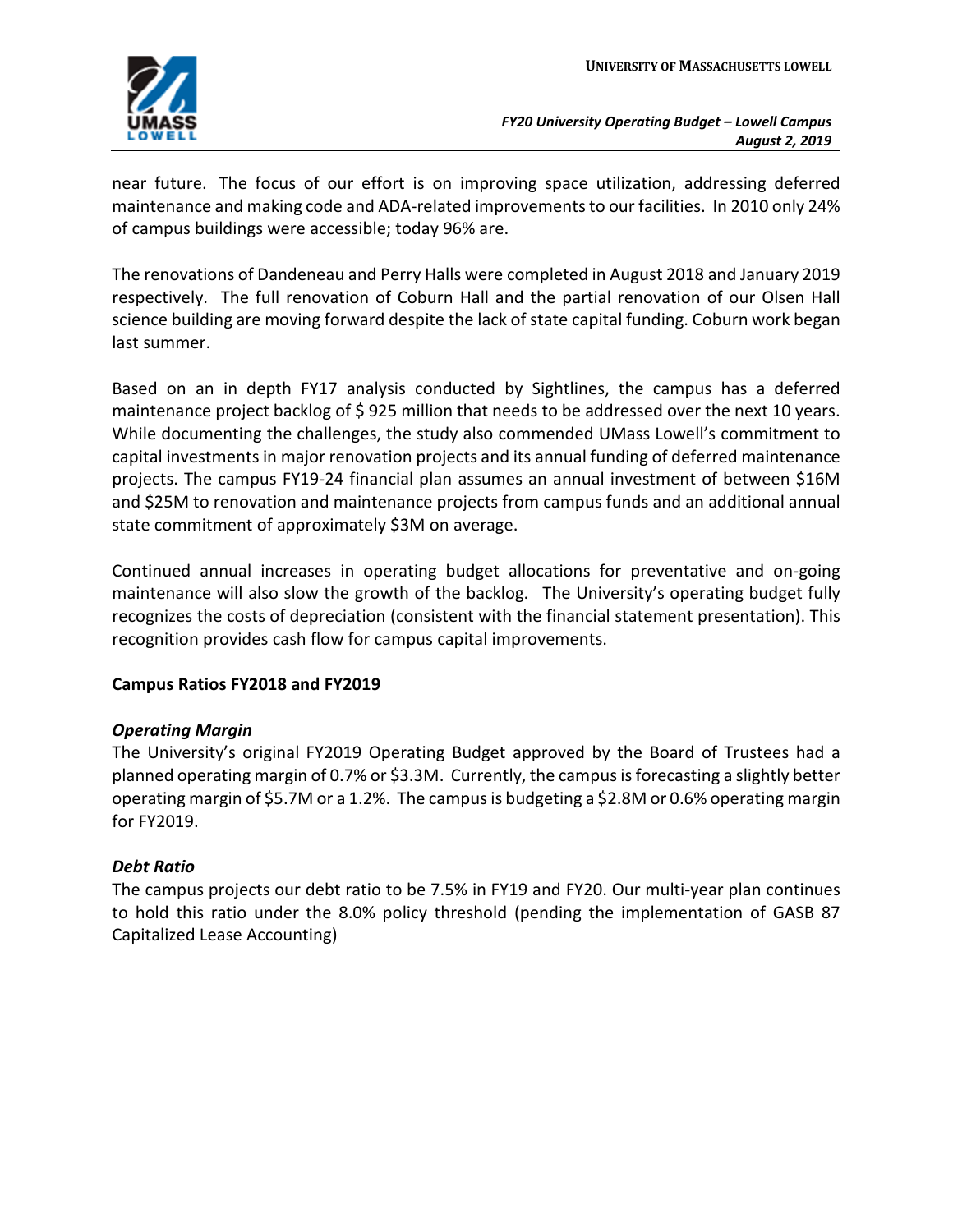| <b>Key Ratios</b>                |               | <b>Actual</b> |               | <b>Budget</b> | Q3 Proj       | <b>Budget</b> |
|----------------------------------|---------------|---------------|---------------|---------------|---------------|---------------|
|                                  | <b>FY2016</b> | <b>FY2017</b> | <b>FY2018</b> | <b>FY2019</b> | <b>FY2019</b> | <b>FY2020</b> |
| Operating Margin (%)             | 0.2%          | 2.2%          | 1.6%          | 0.7%          | 1.2%          | 0.6%          |
| Operating Margin (\$)            | 696           | 9,424         | 7,490         | 3,267         | 5,720         | 2,776         |
|                                  |               |               |               |               |               |               |
| Operating Cash Flow Margin (%)   | 12.8%         | 14.6%         | 14.3%         | 13.8%         | 14.4%         | 13.5%         |
| Operating Cash Flow Margin (\$)  | 51,839        | 62,350        | 64,009        | 63,593        | 67,216        | 65,544        |
|                                  |               |               |               |               |               |               |
| Debt Service Burden (%)          | 7.5%          | 7.3%          | 7.4%          | 7.5%          | 7.4%          | 7.5%          |
|                                  |               |               |               |               |               |               |
| Annual Debt Service Coverage (x) | 1.7           | 2.0           | 1.9           | 1.8           | 1.9           | 1.8           |
|                                  |               |               |               |               |               |               |
| Spendable Cash & Investments to  |               |               |               |               |               |               |
| Op Expenses (x)                  | 0.34          | 0.31          | 0.29          | 0.22          | 0.26          | 0.27          |
|                                  |               |               |               |               |               |               |
| Financial Leverage (x)           | 0.28          | 0.26          | 0.25          | 0.19          | 0.23          | 0.25          |
|                                  |               |               |               |               |               |               |
| Enrollment                       | 13,620        | 13,910        | 14,423        | 14,836        | 14,601        | 14,862        |
| Enrollment (% Change)            | 1.9%          | 2.1%          | 3.7%          | 2.9%          | 1.2%          | 1.8%          |
|                                  |               |               |               |               |               |               |

### Attachments

- Campus Revenue and Expenses
- Tuition & Fee Schedule